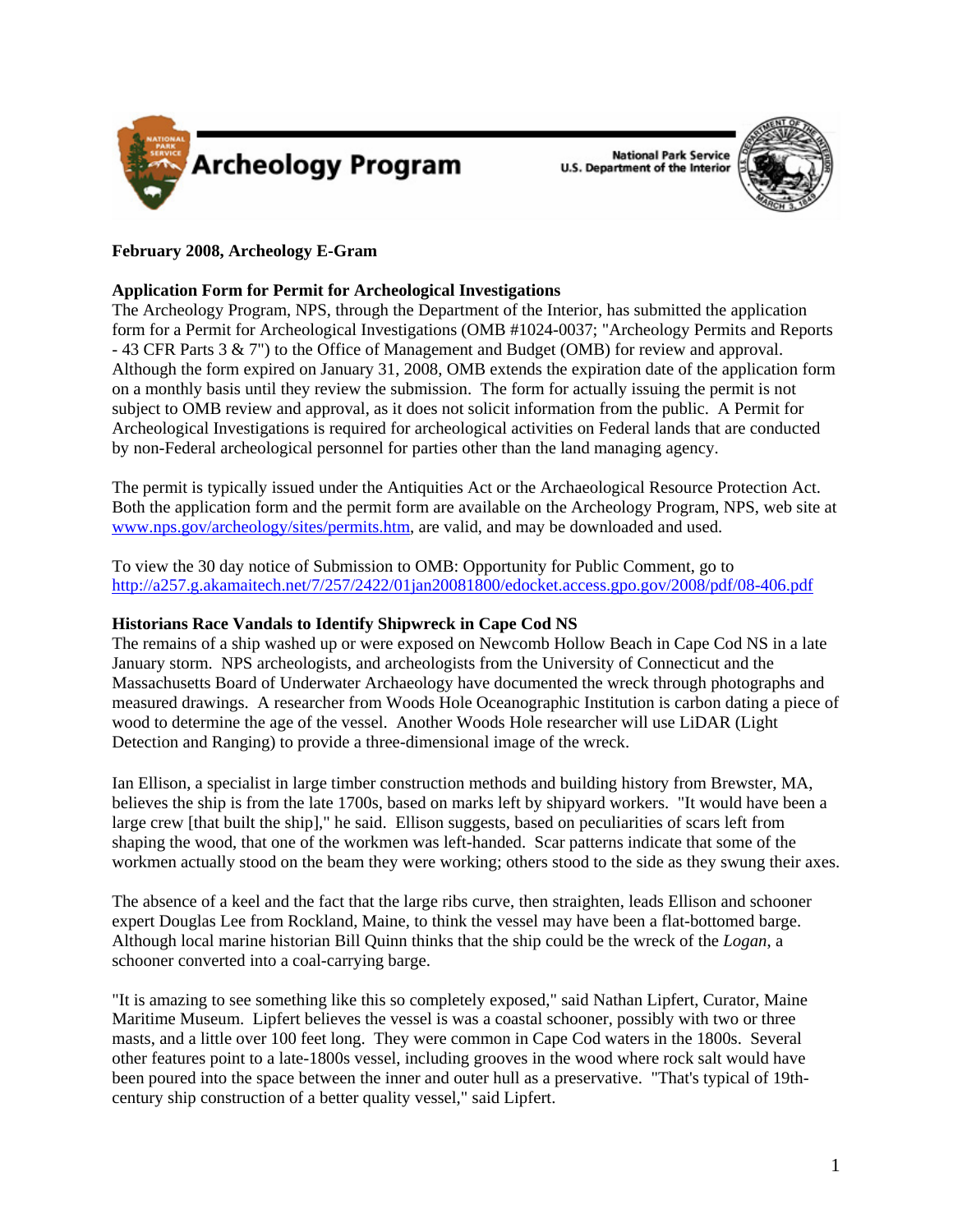"This research will help us fully understand the boat and its maritime context," said Cape Cod Seashore Superintendent George Price. Many individuals have suggested that the seashore excavate the wreck and display it at a seashore visitor center, or permit a maritime institution to acquire it for preservation and exhibition, or allow local historical societies to take pieces of the wreck to display in their museums.

"The integrity of this vessel is best preserved exactly where it is," said Price. "If this were an intact ship with a significant, unique history in danger of being destroyed, our options might be different." Recently, the seashore restored and placed on display an intact mid-19<sup>th</sup> century hay barge that, likely, is the last boat of its kind in New England. "In the case of the wreck," Price said, "NPS management policies indicate that the best option is to leave it in place, provided we can count on the goodwill of the public to not damage it before it is claimed again by the sea. If despite our best efforts people damage or destroy the wreck, we will need to consider other options."

Despite signs placed by the NPS warning of \$10,000 fines for taking anything, people have removed planking and other pieces of wood from the wreck. This destruction decreases the amount of information that can be learned about the ship. Rangers continue to monitor activities at the wreck. Law enforcement patrols are ongoing, and several citations with fines or mandatory court appearances have been issued to people damaging and stealing parts of the wreck, which is protected under federal law.

(from story by Doug Fraser, Staff Writer, Cape Cod Times; and Cape Cod NS press release)

To learn more about Cape Cod NS, go to<http://www.nps.gov/caco>

## **University of New Mexico hosts NPS Hibben Center for Archeological Research**

Last October, Chaco Culture NHP opened its new museum collection facility in the University of New Mexico's Hibben Center for Archaeological Research in Albuquerque. About 95 percent of the NPS Chaco archeological collection is now housed in the Hibben Center repository. The collection consists of approximately 1 million artifacts and half a million archival records resulting from archeological projects in Chaco Canyon.

The opening reception celebrated the culmination of six years of planning, design, and construction of the space. The event opened with a blessing by Larry Lente, Laguna Pueblo. Superintendent Barbara West welcomed Congresswoman Heather Wilson, who sponsored the Hibben Center Act legislation. The park presented awards to Maxwell Museum of Anthropology's Bruce Huckell, Dave Phillips, and Catherine Baudoin in appreciation for their patience and endurance during the eight months of construction.

Over 125 people attended the reception. Tours of the new repositories were given, and guest speakers presented reports on Chaco archaeology. Lynn Sebastian, Joan Mathien, Catherine Baudoin, Wendy Bustard, Steve Lekson, Chip Wills, and Michael Graves were among the speakers. June-el Piper represented the Navajo Nation Chaco Project Sites program, and Adam Watson represented the University of Virginia's Chaco Digital Initiative. Cel Gachupin of Zia Pueblo provided closing remarks.

Read about the Chaco Digital Initiative in the April 2006 Archeology E-Gram <www.nps.gov/archeology/sites/npSites/chaco.htm>and about stabilization efforts at Chaco sites in the January 2007 Archeology E-Gram <www.nps.gov/archeology/sites/npSites/chacoReburial.htm>

### **Independence NHP Achieves Re-Accreditation by the American Association of Museums**

Independence NHP has achieved re-accreditation by the American Association of Museums (AAM), the highest national recognition for a museum. Originally accredited in 1985, the park recently underwent a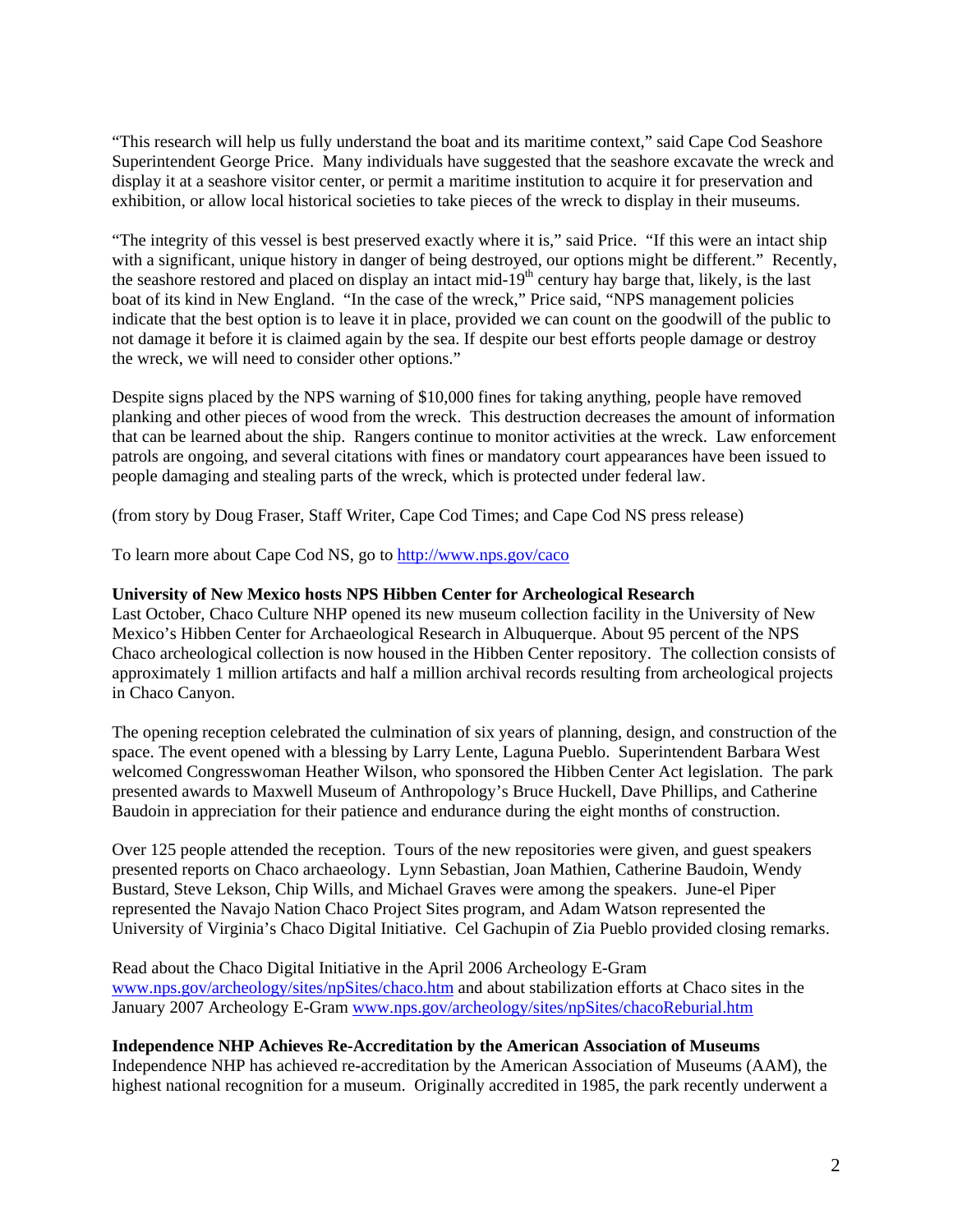re-accreditation review, which is required every ten years. Independence NHP is one of only nine AAMaccredited sites in the NPS and one of two in the northeast region; the other is Statue of Liberty NM.

AAM's museum accreditation program is the field's primary vehicle for quality assurance, selfregulation, and public accountability. The accreditation process, which may take as long as three years to complete, examines all aspects of a museum's operations from collections management, exhibits, and educational programming to financial operations, staffing, safety and emergency preparedness, and maintenance. AAM accreditation strengthens the museum profession by promoting practices that enable leaders to make informed decisions, allocate resources wisely, and remain financially and ethically accountable in order to provide the best possible service to the public.

Of the nation's nearly 17,500 museums, about 775 are currently accredited by the AAM. It is the only national organization that serves the entire scope of the museum community from art, history, and science museums, to national parks, zoos, arboretums, and planetariums. Only 8 percent of AAM-accredited museums are historical sites, such as Independence NHP.

Archeological investigations at Independence NHP were featured in the April 2007 and May 2006 Archeology E-Gram.

To learn more about Independence NHP, go to <http://www.nps.gov/inde/>

#### **Richard Sellars Retires**

NPS historian Richard Sellars retired on February 29, 2008. Sellars began his career with the NPS in the mid-1960s as a seasonal naturalist in Grand Teton NP. In January 1973, after earning his doctorate in American history and literature from the University of Missouri-Columbia, he accepted a position as a historian in the NPS Denver Service Center. In October of the same year Sellars transferred to the Southwest Regional Office in Santa Fe. He has spent the remainder of his Park Service career in Santa Fe, although his research, writing, teaching, and other work have, in one way or another, involved virtually the entire National Park System. From 1979 to 1988, Sellars headed the Southwest Cultural Resources Center, overseeing programs in history, archeology, and historic architecture for the Southwest Region, and the service-wide program in underwater archeology. Special assignments included acting superintendencies at national park units, and a liaison consultancy with the Dallas County Historical Foundation on preservation and interpretation of the Texas School Book Depository and Dealey Plaza, in Dallas, TX.

Sellars' articles on American history and on cultural and natural resource preservation have appeared in numerous publications. He has lectured on preservation philosophy, policy, and practice at many universities and conferences, and for more than a decade conducted two-week NPS courses in historic preservation. In 1999 and 2000, Sellars served as president of The George Wright Society. For two years he was a member of the NPS National Wilderness Steering Committee. He also spent two terms on the board of the Forest History Society, and served on the Historic Design Review Board for Santa Fe city.

Sellars is the author of *Preserving Nature in the National Parks: A History*, a critical study of the conflicts between traditional scenery-and-tourism management and emerging ecological concepts in the national parks, spanning the period from the creation of Yellowstone National Park in 1872 to the late 20th century. The study became the catalyst for the Natural Resource Challenge, a multi-year budget initiative by Congress to revitalize natural resource management and science in the national parks. The initiative is currently funded at about \$80 million per year, and has reached a cumulative total of more than \$500 million.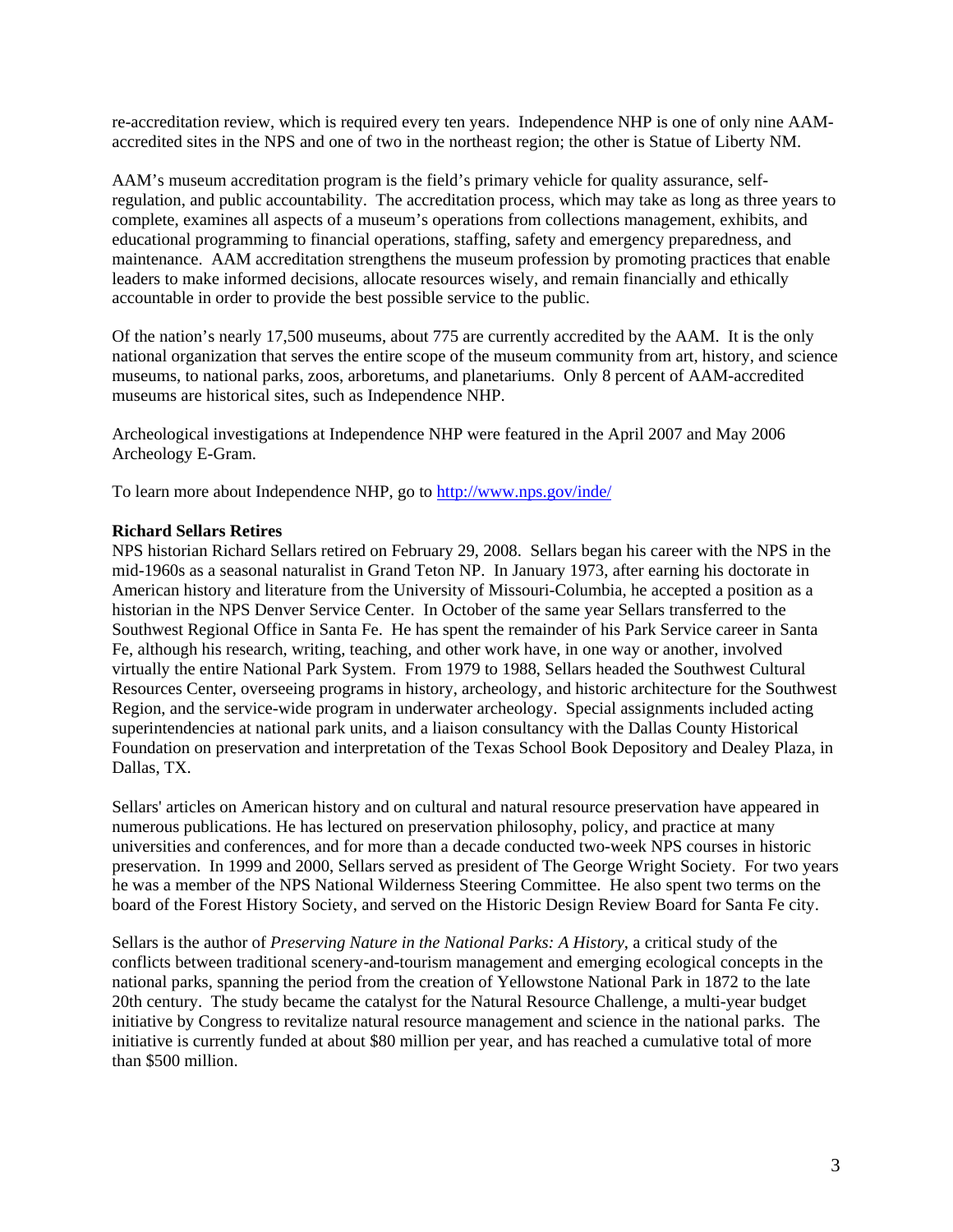Currently, Sellars is preparing a companion study to *Preserving Nature,* a history of evolving policies and practices in the management of historic and archeological sites in the National Park System. He will continue to reside in Santa Fe. Richard's friends and colleagues look forward to reading the fruits of his retirement!

Richard Sellars was also mentioned in the October 2007 Archeology E-Gram in the news item *George Wright Forum* **Challenges NPS in Essay Series.** To read his essay "The National Park System and the Historic American Past: A Brief Overview and Reflection" in the *George Wright Forum* (Volume 24:1 (2007), go to **[www.georgewright.org/backlist\\_forum.html.](www.georgewright.org/backlist_forum.html)**

### **Mark Barnes Retires**

Mark Barnes retired from the NPS Southeast Regional Office (SERO) on July 27, 2007. Barnes's career with the Federal Government began in 1972 in the U.S. Army. In 1974, Barnes began his career with the NPS in a temporary position with SEAC. In the same year, he moved to Washington, D.C. to assume a permanent position as an archeologist with the National Register of Historic Places program. In 1981, he transferred to Albuquerque, NM, to work for the newly created, but short-lived, Heritage Conservation and Recreation Service (HCRS). In 1983, when HCRS was disbanded and its programs were re-absorbed into the NPS, Barnes transferred to Atlanta to SERO. He continued to administer archeological contracts, and was also charged with administering the Comprehensive State Planning Programs for Southeastern SHPOS, a job he performed until 1990. In 1989, he began working for the National Register Programs Division. He authored more than 38 landmark nominations, many of which have been designated as NHLs by the Secretary of the Interior.

Mark's friends and colleagues wish him the best in his retirement.

#### **NPS Special Agent Part of Raid on Museums**

On January 24 Federal agents carried out raids on four Southern California museums and an art gallery. This is the first public move in a five-year investigation of an alleged smuggling pipeline that funneled looted Southeast Asian and Native American artifacts into local museums. Search warrants were served on the Los Angeles County Museum of Art, Pasadena's Pacific Asia Museum, the Bowers Museum, Santa Ana, and the Mingei International Museum, San Diego. The primary targets of the investigation were Robert Olson, an alleged art smuggler; and Jonathan Markell, owner of a Los Angeles Asian art gallery.

The warrants are based on an undercover investigation by a special agent with the NPS, who presented himself as a new collector to Olson and Markell. The investigation began in 2003, when the undercover agent with the NPS posed as a buyer and began purchasing looted art from Olson. Both men allegedly admitted their illegal activities to the agent and sold him recently looted objects. The warrants claim the men also introduced the agent to museum officials who, in dozens of secretly tape-recorded meetings, accepted donations of looted art with values inflated to help the sellers obtain tax write-offs.

Agents with Immigration and Customs Enforcement, the IRS and other federal agencies were involved in the investigation, which is being guided by the Assistant U.S. Attorney's office in Los Angeles. The investigation targets ancient art allegedly stolen from Thailand, China, Myanmar, and Native American archeological sites. It is alleged that a senior curator at the Bowers Museum, now deceased, regularly accepted loans of objects he knew were looted from Thailand and Native American graves.

Olson also claimed to have the largest collection of Native American ladles anywhere in the world, including seven from Chaco Cultural NHP, and admitted he had dug for artifacts on public land in New Mexico without authorization. A ceramic pot and a 1,000 year old ladle from El Malpais NM were among the artifacts identified during the investigation.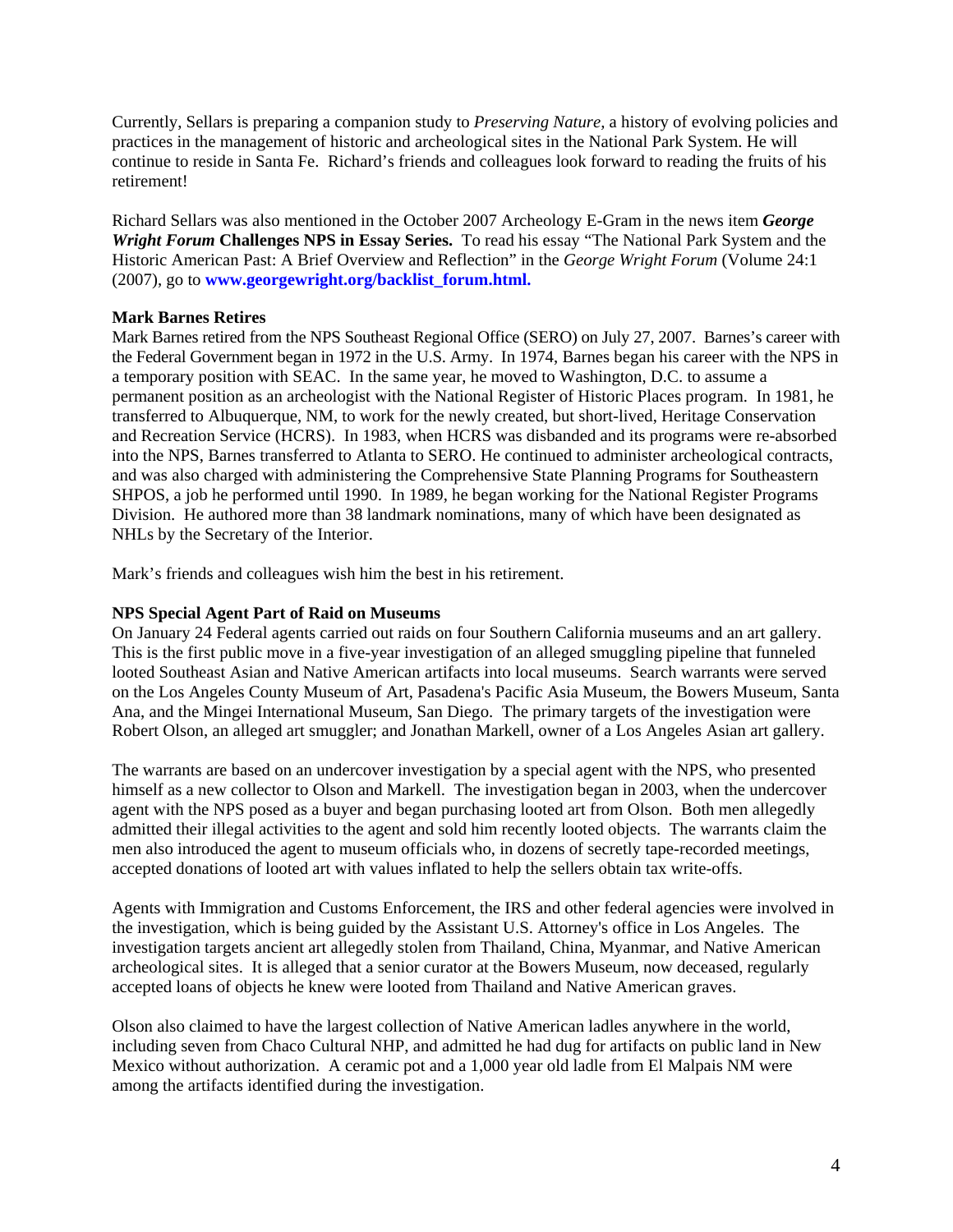(from story by Jason Felch, staff writer, Los Angeles Times; and staff writer, Santa Fe New Mexican)

## **3D radar-computer 'digs' for Lost Colony in Fort Raleigh NHP**

An archaeologist with the First Colony Foundation and Witten Technologies, Inc. engineers tested an advanced ground penetrating system at Fort Raleigh NHP in late January. When archaeologists want to see what's below the surface of the earth they are now beginning to use a technology called Computer-Assisted Radar Tomography (CART). The technology is similar to magnetic resonance imaging (MRI) used to create pictures of human organs. Their hope is that CART will prove to be a viable tool to help find artifacts from Sir Walter Raleigh's sixteenth century colonies.

"The search continues," said NPS historian Rob Bolling, as the CART rolled along. Only this time, nobody's hands were getting dirty. "It looks like a lawn mower," said Eric Klingelhofer, the foundation's vice president of research, who set up the project. In fact, it partially is a lawn mower. The system uses a fixed array of radar transmitters and receivers on a rolling cart. A modified commercial lawn mower pushes the device while its radar transmitters fire into the ground. Receivers then pick up signals reflected back by subsurface objects. The data are stored in a computer located near the lawn mower's driver seat.

Witten field engineer Mike Meide operated the CART vehicle while co-worker John Krause managed the laser-tracking machine, which resembled a surveyor's tripod. The laser-tracker robotically followed and marked the location of the CART every six feet. Witten's proprietary software will create a map showing what the CART found, and where. The software will pinpoint where the reflections took place, and convert the signals into three-dimensional pictures of the underground objects.

Meide seemed confident that the sandy soil in the test area would prove satisfactory. "The worst soil is clay, which absorbs radar energy. Sand lets the energy pass through it," he said. A ground radar scan in the 1980s picked up at least one rectangular-shaped anomaly, consistent with a grave. Bolling said that many people in the region died during a 1918 influenza epidemic, but park officials have not found any graves in the area they thought would be a cemetery. The CART tests might help resolve the location of the cemetery. The NPS is working to locate the sites of the Raleigh colonies in the park and any CART results will provide valuable information, even if the wished-for colonial remnants do not materialize.

The First Colony Foundation comprises a team of archaeologists who, in recent years, discovered the portions of Jamestown, Virginia, settlement. The foundation is a partner with the NPS in search of the first European colony on Roanoke Island. The First Colony Foundation plans to continue its search for the colony on the south end of Roanoke Island.

(from story by Ed Beckley, staff writer, Outer Banks Sentinel)

To learn more about Fort Raleigh NHP, go to <http://www.nps.gov/fora/>

### **Haleakala National Park acquires 4,100 acres of Campbell land**

One of Maui's largest undeveloped tracts of land, which has been under Campbell ownership for more than a century, is now part of Haleakala NP, thanks to Hawaii's congressional delegation, the James Campbell Company and The Conservation Fund. The acquisition expands the park by more than 4,100 acres from the rim of Haleakala Crater to the south coast of Kaupo, Maui.

The land, known as Nu'u Ranch, includes several significant Hawaiian cultural sites, which are named in Hawaiian *mele* (songs/chants) and legends. The newly-protected cultural sites include *heiau* or ancient Hawaiian temples. Portions of the property contain remnants of the native koa forest ecosystem that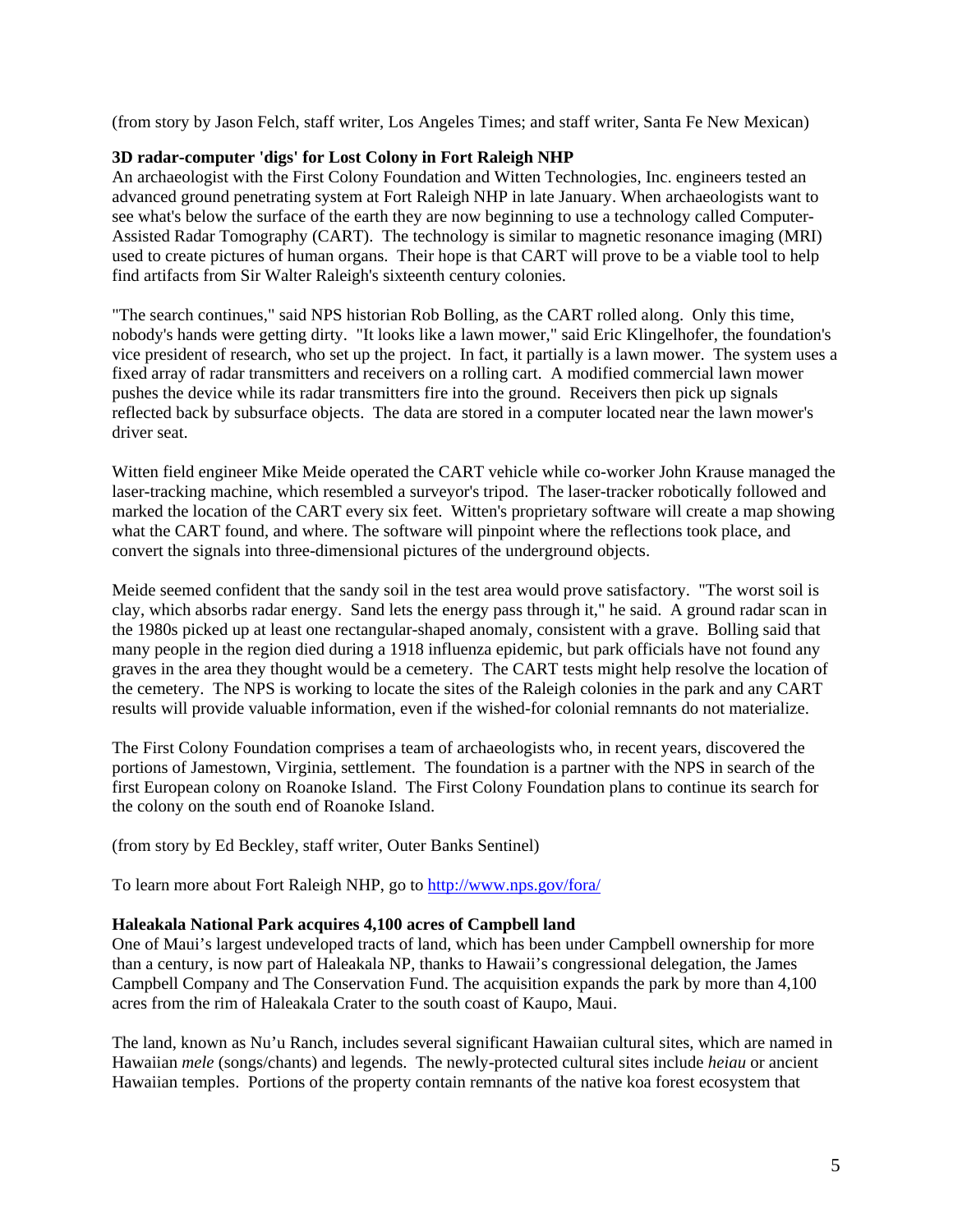once dominated the island, providing critical habitat for rare native bird species. Lower elevations have intact, dry wiliwili forests, habitat for the endangered Blackburn's sphinx moth and Hawaiian hoary bat.

"We are very excited about this new addition to Haleakala National Park," said park superintendent Marilyn H. Parris. "This new addition ensures these critical cultural and natural resources will be preserved and protected for our future generations. We also appreciate the support of Senator Inouye and the partnership alliances necessary to make this land acquisition happen for the park."

Hawaii's congressional delegation led by U.S. Senator Dan Inouye secured \$3.3 million from the Federal Land and Water Conservation Fund to acquire the property on behalf of the NPS. The James Campbell Company's commitment to the acquisition was made possible by bridge financing support from The Conservation Fund, which also negotiated the purchase of the property.

The James Campbell Company LLC is a private, Hawaii-based, and nationally diversified real estate company. In 2007, the James Campbell Company succeeded the Estate of James Campbell, a 107-yearold private trust that was the legacy of one of Hawaii's foremost business pioneers. As co-founder of the Pioneer Sugar Mill, James Campbell played an important role in Maui's economy in the late 19th century.

The Conservation Fund is a nonprofit organization dedicated to protecting America's land and water legacy for current and future generations. Seeking innovative conservation solutions for the 21st century, the Fund works to integrate economic and environmental goals. Since 1985, the Fund has helped its partners safeguard wildlife habitat, working landscapes, community "greenspace," and historic sites totaling nearly 6 million acres.

To learn more about Haleakala NP, go to <http://www.nps.gov/hale/>

#### **Federal Student Curation Internships Available**

Applications are being accepted for three internships as curatorial assistants at the Billings Curation Center. The center is a principal repository for archeological and ethnographic collections from lands administered by the BLM, BOR, BIA in Montana, North Dakota, and South Dakota; and Custer National Forest. The purpose of the repository is to properly store the collections and make them accessible for future research. The center is operated by the Montana State Office of the BLM.

Each intern will be expected to take one or more collections through all phases of the curation process. The intern will be expected to complete registration, cataloging, record searches, lithic identification, and archiving photographic media and grey literature. Interns should have background coursework in North American archeology, Plains archeology, lithic technology, museology and/or laboratory or collections management experience. Digital imaging; research and development of educational products; lithic identification; and archival skills are highly desirable. Candidates should be able to work independently.

Reimbursement for meals and lodging will be provided (\$1000.00 per month). The work schedule is 40 hours per week. The term of the position is 2-4 months, and starting and ending dates can be negotiated. Applications will be accepted from currently enrolled graduate and upper-level undergraduate students, as well as from recent (within 2 years) graduates. To apply, submit a cover letter and current resume highlighting courses and work experience, along with three references to:

> David K. Wade Billings Curation Center, BLM 5001 Southgate Billings, Montana 59101 (406)896-5213